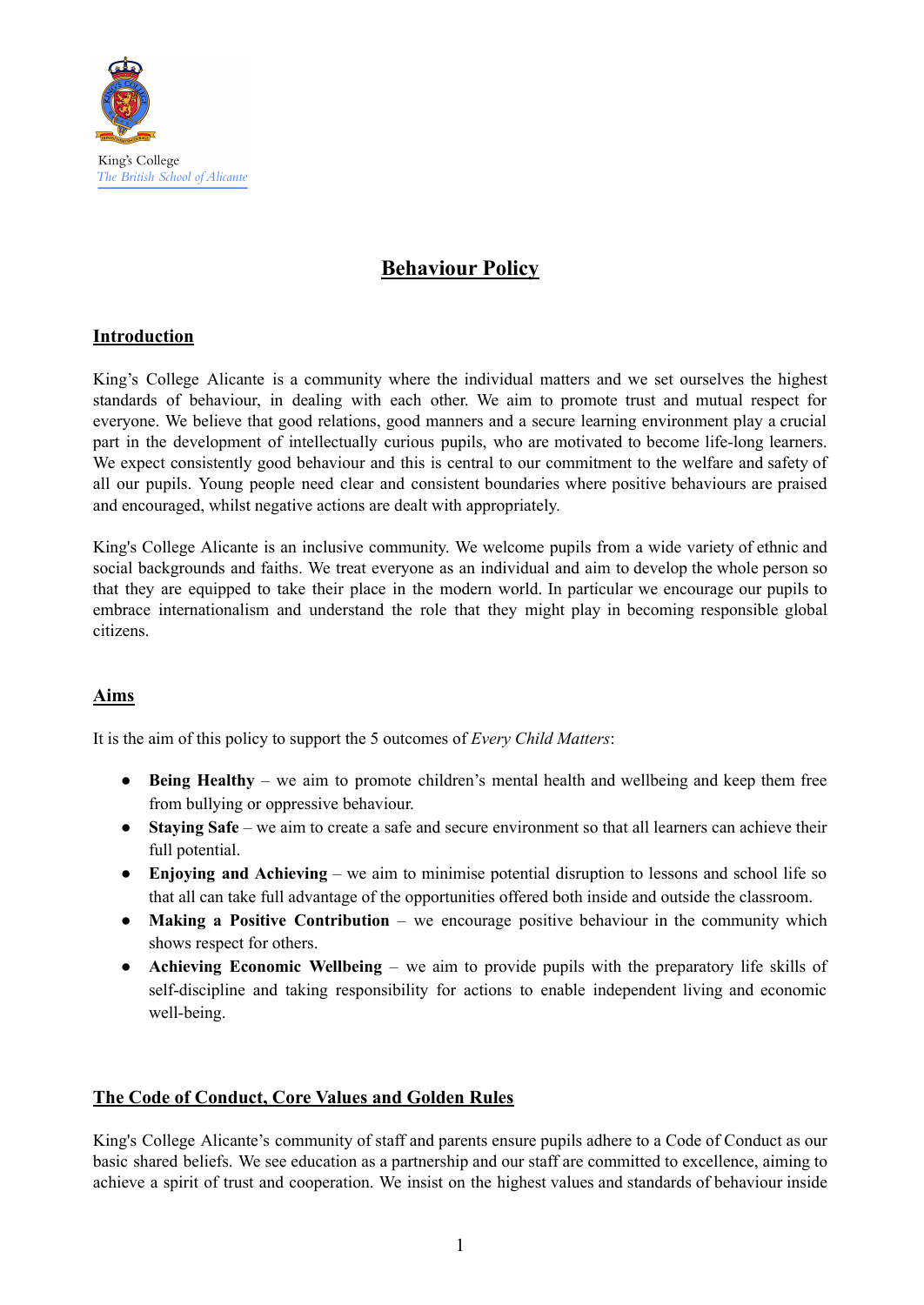

and outside the classroom, as well as outside the College and in any written or electronic communication concerning the College.

The College insists that pupils treat all staff and each other with consideration and good manners, in line with our Code of Conduct. In particular, we would expect our pupils to respond confidently to the demands of College life and to make every effort to contribute in a positive and productive manner. The College's 'Golden Rules' in the Primary School and 'Core Values' in the Secondary School, alongside the fulfilment of academic potential, are at the heart of our aims for our pupils, and expected behaviours run in parallel with the values that we seek to engender, nurture and reward. We believe that our pupils will ultimately be better equipped to succeed in their lives beyond school if we allow them opportunities to develop and apply these values.

Everyone has a right to feel secure and to be treated with respect, particularly the vulnerable. Harassment and bullying will not be tolerated and all incidents will be dealt with promptly and effectively. Our Anti-bullying policy is publicly available via our website and is also set out in the staff, pupil and parent handbooks. The College is strongly committed to promoting equal opportunities for all, regardless of race, sexual, gender orientation or physical disability.

We expect pupils to be ready to learn and participate in School activities. They should attend School and lessons punctually, adhere to the School routines and follow the School Attendance Policy. Pupils are expected to care for their environment and behave in a manner that reflects the best interests of the whole community.

#### **Involvement of Parents and Guardians**

Parents and Guardians who accept a place for their child at King's College Alicante undertake to uphold the College's policies and regulations. They will sign a home school contract when they join the school. They will support the College's values in matters such as attendance and punctuality, behaviour, uniform and appearance, standards of academic work, homework, private study and extracurricular activities. When behavioural issues arise parents are expected to be part of the procedure.

The College will always make contact with parents or guardians on the first day of an unexplained absence in order to make sure that their child is safe. Please note that it is the policy of the College to allow holidays to be taken during term only in very unusual circumstances. Any request should be made, using the appropriate online form.

The College warmly welcomes Parents and Guardians to attend events and sporting fixtures both at and away from the College. Parents should remain supportive of all participants and it is expected that they should also remain supportive of staff who may adjudicate, coach or referee teams and fixtures.

#### **Involvement of Pupils**

Positive and negative behaviour is to be discussed. Positive behaviour is reinforced through the involvement of pupils within Tutor groups, PSHE sessions, by individual members of staff in lessons and through extra-curricular activities. The Student School Council, Assemblies and House meetings are also opportunities for the School to listen to constructive suggestions from the pupil body.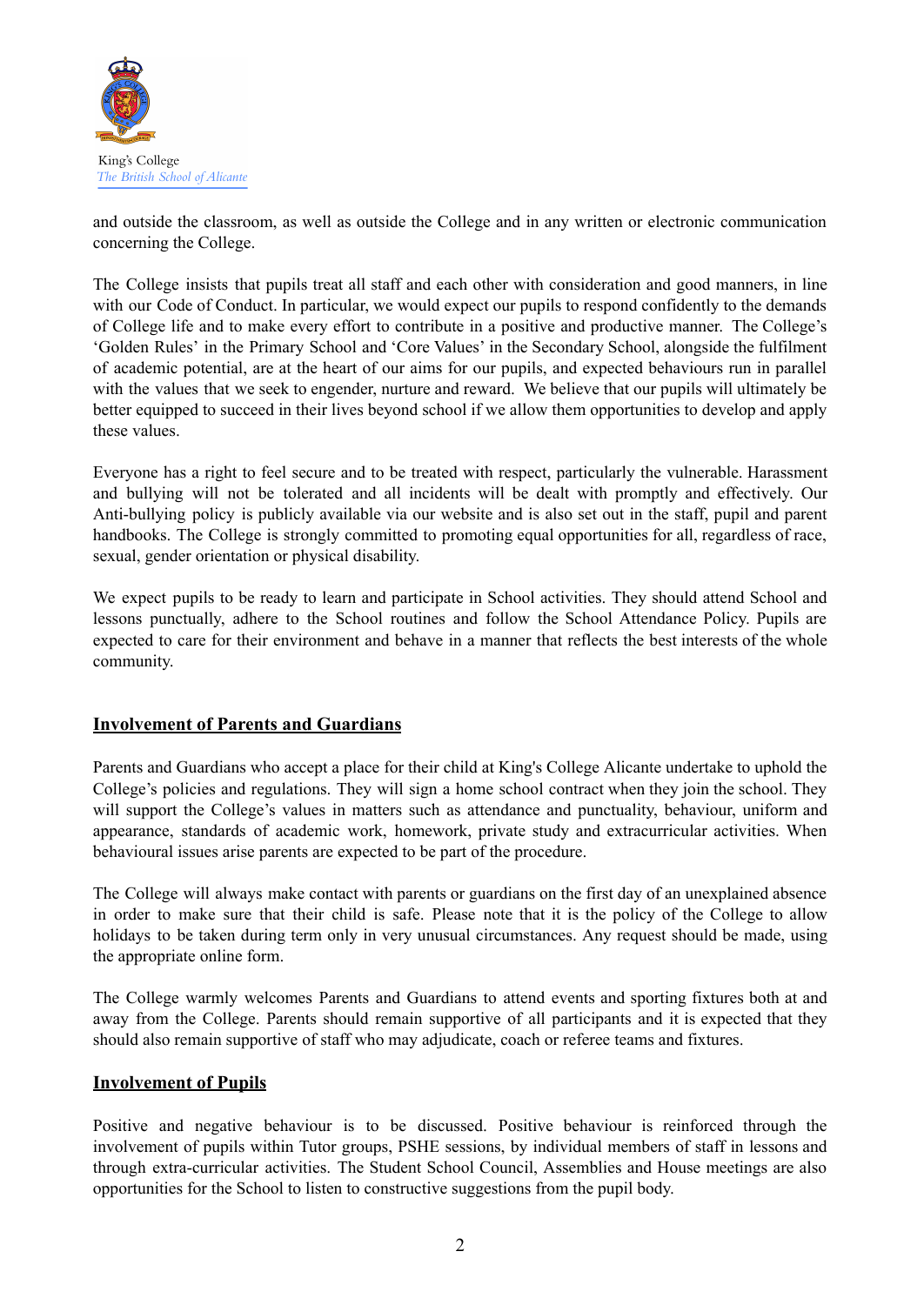

### **School Rules and Regulations**

The School's Rules and Regulations are designed to encourage positive behaviour. Its sanctions are to help the School to manage challenging behaviour. Copies of the Rules and Regulations are available to parents on request and may be subject to change from time to time. Parents and guardians undertake to support the authority of the Headteacher in enforcing them in a fair manner that is designed to safeguard the welfare of the community as a whole.

The Headteacher, Head of Secondary School, Head of Primary School or those they delegate to, undertake investigative action and apply appropriate sanctions fairly. Sanctions may undergo reasonable change occasionally, but will not involve any form of unlawful or degrading activity.

#### **Teaching and Learning**

King's College Alicante aims to raise the aspirations of all its pupils and to help them appreciate that there are no barriers to their potential achievements both inside and outside of the classroom. Pupils are encouraged to take responsibility for their own learning and the first point in the Code of Conduct states, "King's College Alicante is a community where every individual has the right to learn as effectively as possible and to make the very most of their time within the school." As such, the correct standards of behaviour are central to maximising the learning potential in our classrooms. Our teaching staff offers every child a high level of individual attention, together with consistent and helpful advice. In return, we expect every child to cooperate, work hard and to respect the rights of their fellow pupils to do the same. Behaviour that constitutes low level disruption will not be tolerated.

#### **Complaints**

During their time within our community, we hope that neither parents nor pupils have any complaints about the operation of our Behaviour Policy. If they do, copies of the School's Complaints Procedure can be forwarded to them upon request.

The policies (or guidance documents) below run in tandem with, or expand upon, this Behaviour Policy:

- Anti-bullying Policy
- Safeguarding and Welfare (Child Protection)
- Aims and Ethos
- Spiritual, Moral, Social and Cultural Development Policy
- Rewards and Sanctions (Primary) and Rewards and Sanctions (Secondary)
- Code of conduct (Guidance for Staff)
- Complaints Procedure